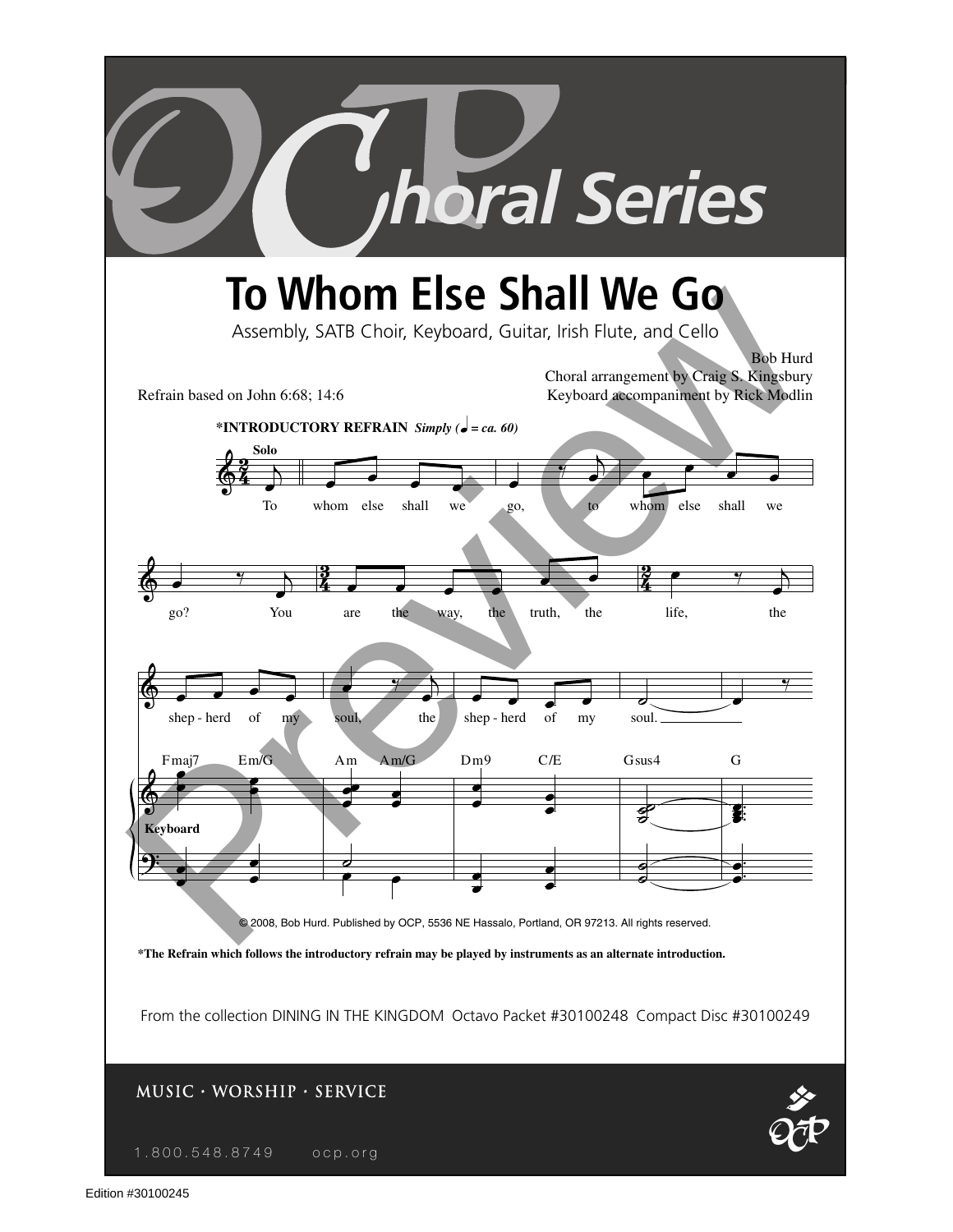

Edition 30101029 To Whom Else Shall We Go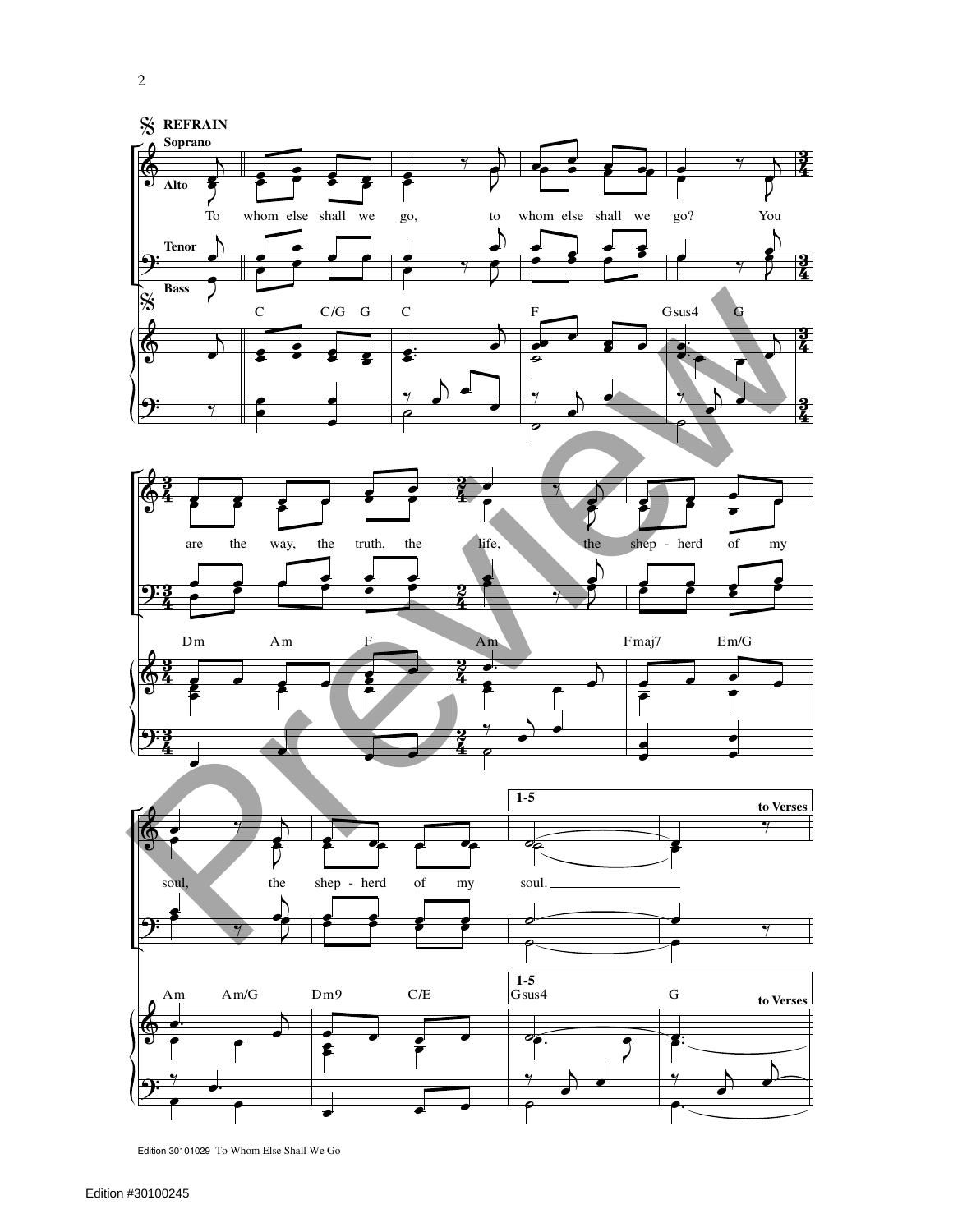

To Whom Else Shall We Go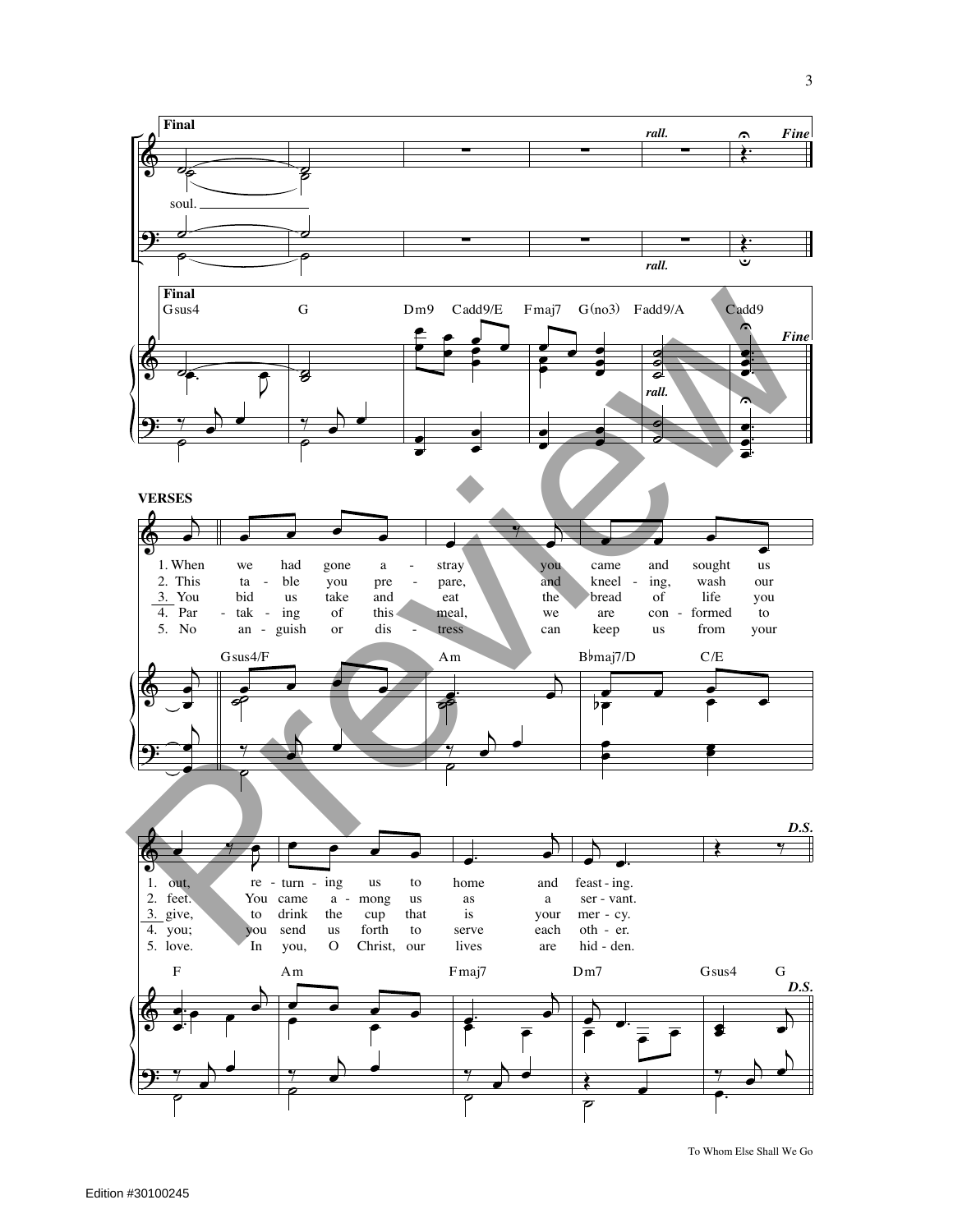*(Guitar/Vocal)*

Refrain based on John 6:68; 14:6 Bob Hurd



© 2008, Bob Hurd. Published by OCP, 5536 NE Hassalo, Portland, OR 97213. All rights reserved.

**\*The Refrain which follows the introductory refrain may be played by instruments as an alternate introduction.**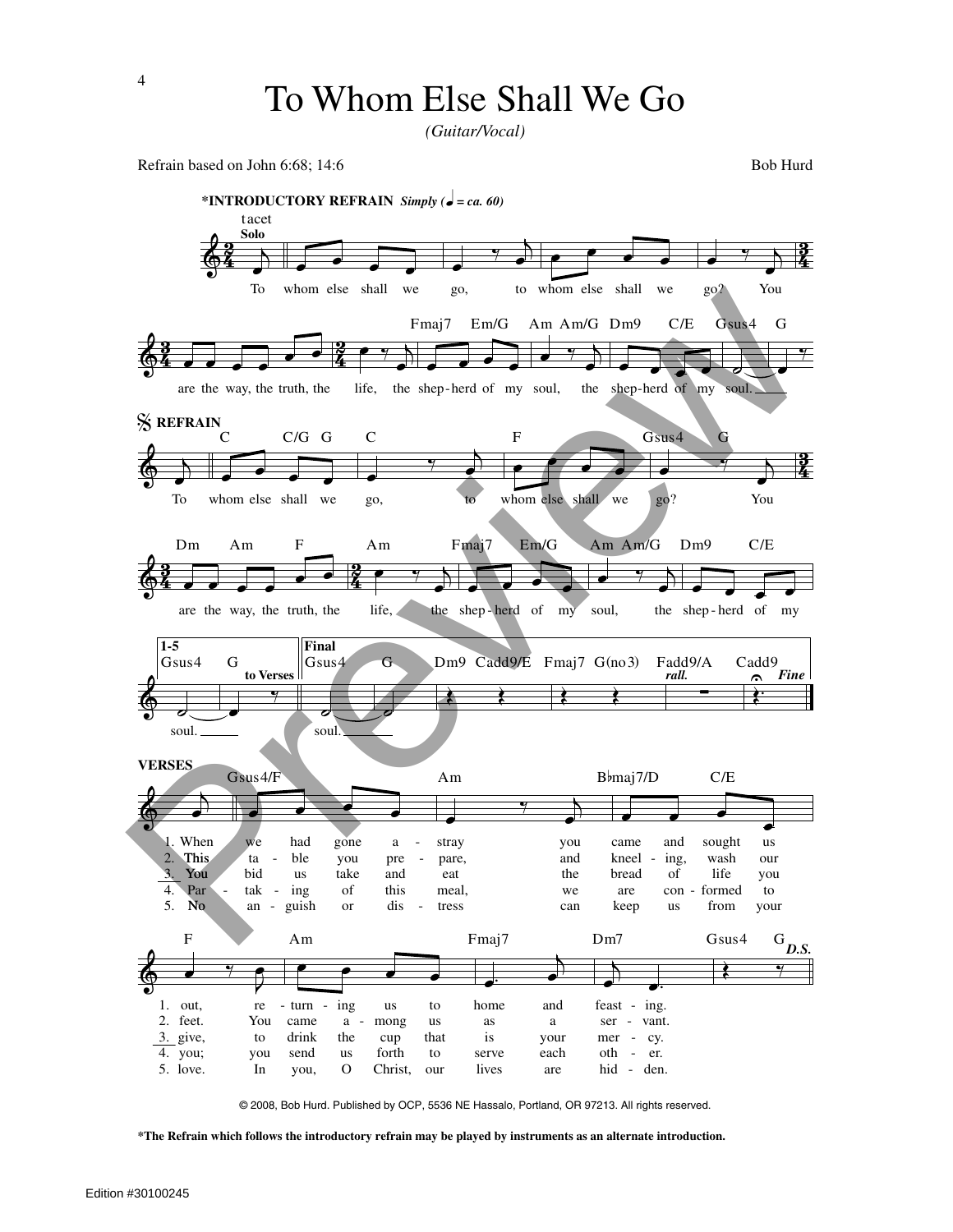## To Whom Else Shall We Go



© 2008, Bob Hurd. Published by OCP, 5536 NE Hassalo, Portland, OR 97213. All rights reserved.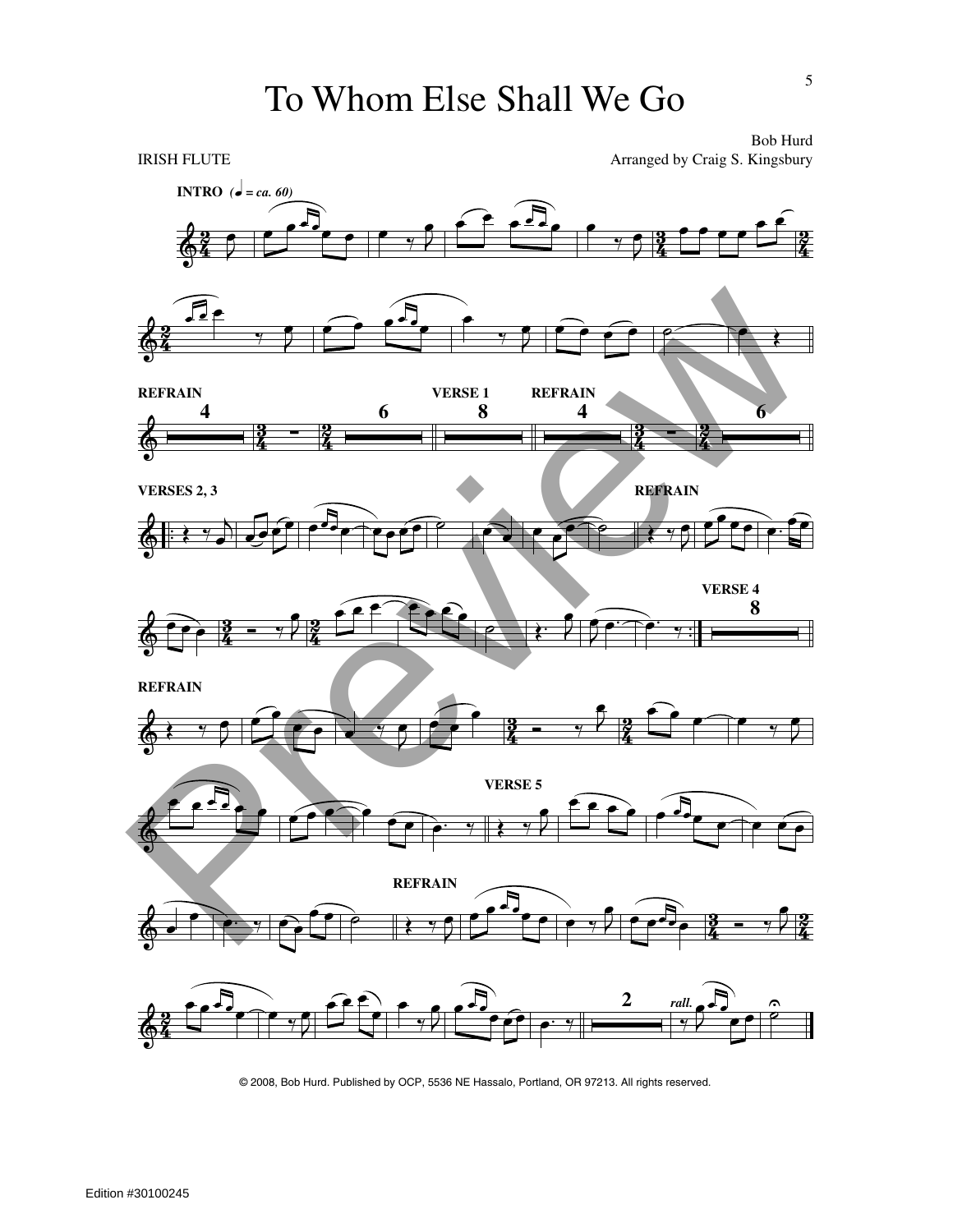To Whom Else Shall We Go



<sup>©</sup> 2008, Bob Hurd. Published by OCP, 5536 NE Hassalo, Portland, OR 97213. All rights reserved.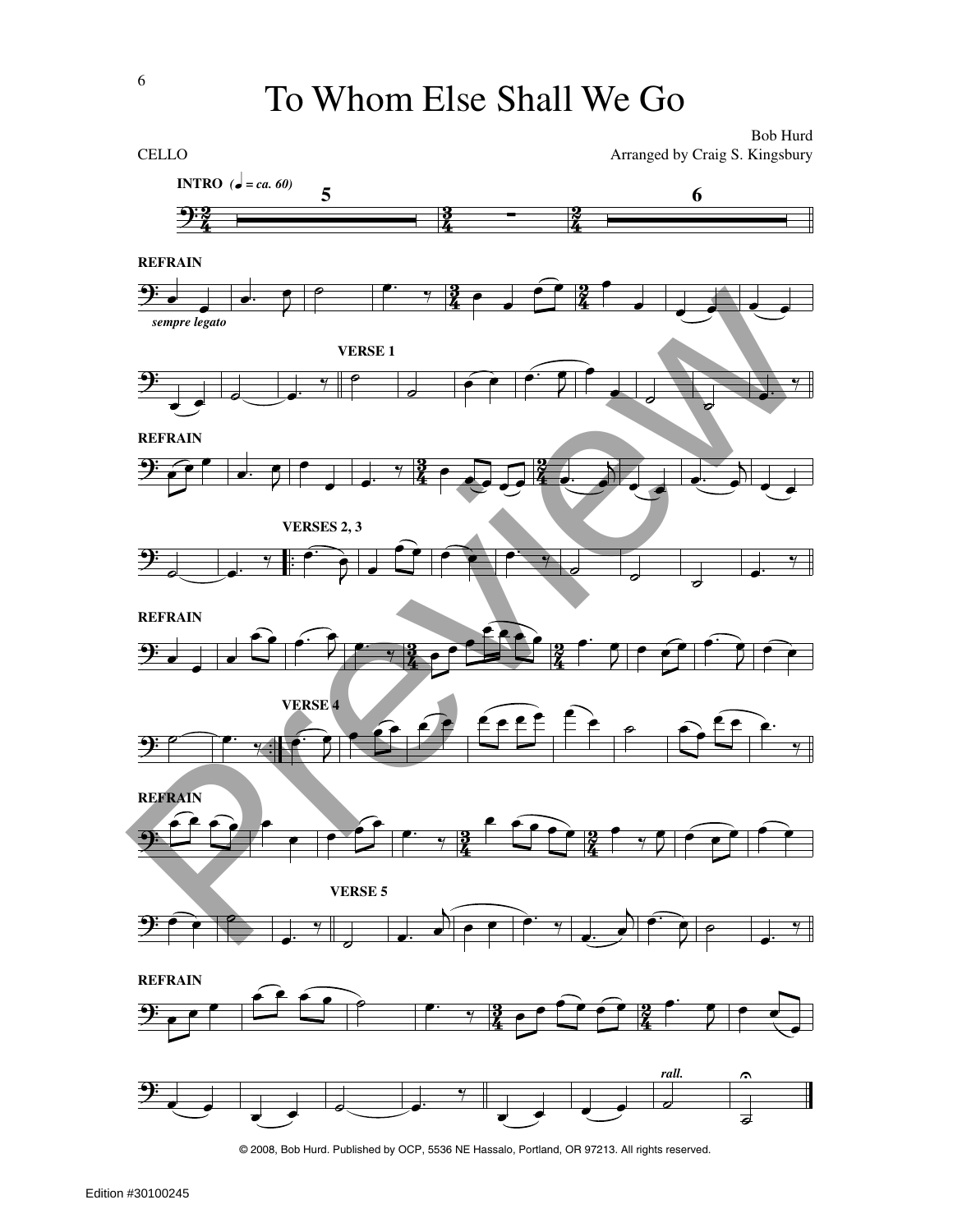## Composer Notes

The refrain of this Communion song comes in part from the end of the "Bread of Life" discourse in the Gospel of Saint John (John 6:66–69). As many disciples are turning away from Jesus, he asks the Twelve: "Do you also want to leave?" Simon Peter responds, "Master, to whom shall we go? You have the words of eternal life." He then confesses faith in Jesus: "We have come to believe and are convinced that you are the Holy One of God." I imagine these words, "to whom else shall we go" on the lips of each communicant. When we as Church celebrate the Eucharist, listening to Jesus, who has the words of eternal life, and receiving him as the Bread of Life, we are making this same confession of faith.

| making this same confession of faith.            | listening to Jesus, who has the words of eternal life, and receiving him as the Bread of Life, we are                                                                                                                                                                                                                                                                                                                                      |
|--------------------------------------------------|--------------------------------------------------------------------------------------------------------------------------------------------------------------------------------------------------------------------------------------------------------------------------------------------------------------------------------------------------------------------------------------------------------------------------------------------|
|                                                  | Uses: This song may be used throughout the year for Communion. At preparation of the gifts,<br>Communion, or post-Communion, it complements the readings of the following celebrations:                                                                                                                                                                                                                                                    |
| Holy Week/Easter Season — Holy Thursday          | Easter 4 (A) [the Good Shepherd]<br>Easter 5 (A) [the Way, the Truth, and the Life]                                                                                                                                                                                                                                                                                                                                                        |
|                                                  | Ordinary Time — Ord. Time $2-3(A, B)$ [call of the disciples and Peter]<br>Ord. Time 12 (C) [Luke: Peter's confession of faith]<br>Ord. Time 16 (B) [like sheep without a shepherd]<br>Ord. Time 17–21 (B) [Jesus, the Bread of Life]<br>Ord. Time 21 (A) [Matthew: Peter's confession of faith]<br>Ord. Time 24 (B) [Mark: Peter's confession of faith]<br>Most Holy Body and Blood of Christ (especially A)<br>[Bread of Life discourse] |
| Ritual Masses — First Communion; Funeral liturgy | -Bob Hurd<br><b>Guitar Chords</b>                                                                                                                                                                                                                                                                                                                                                                                                          |
|                                                  | Dm9<br>$G$ sus $4/F$                                                                                                                                                                                                                                                                                                                                                                                                                       |

## Guitar Chords

| 0m9 |  |  |  |
|-----|--|--|--|
|     |  |  |  |
|     |  |  |  |
|     |  |  |  |
|     |  |  |  |
|     |  |  |  |
|     |  |  |  |

7